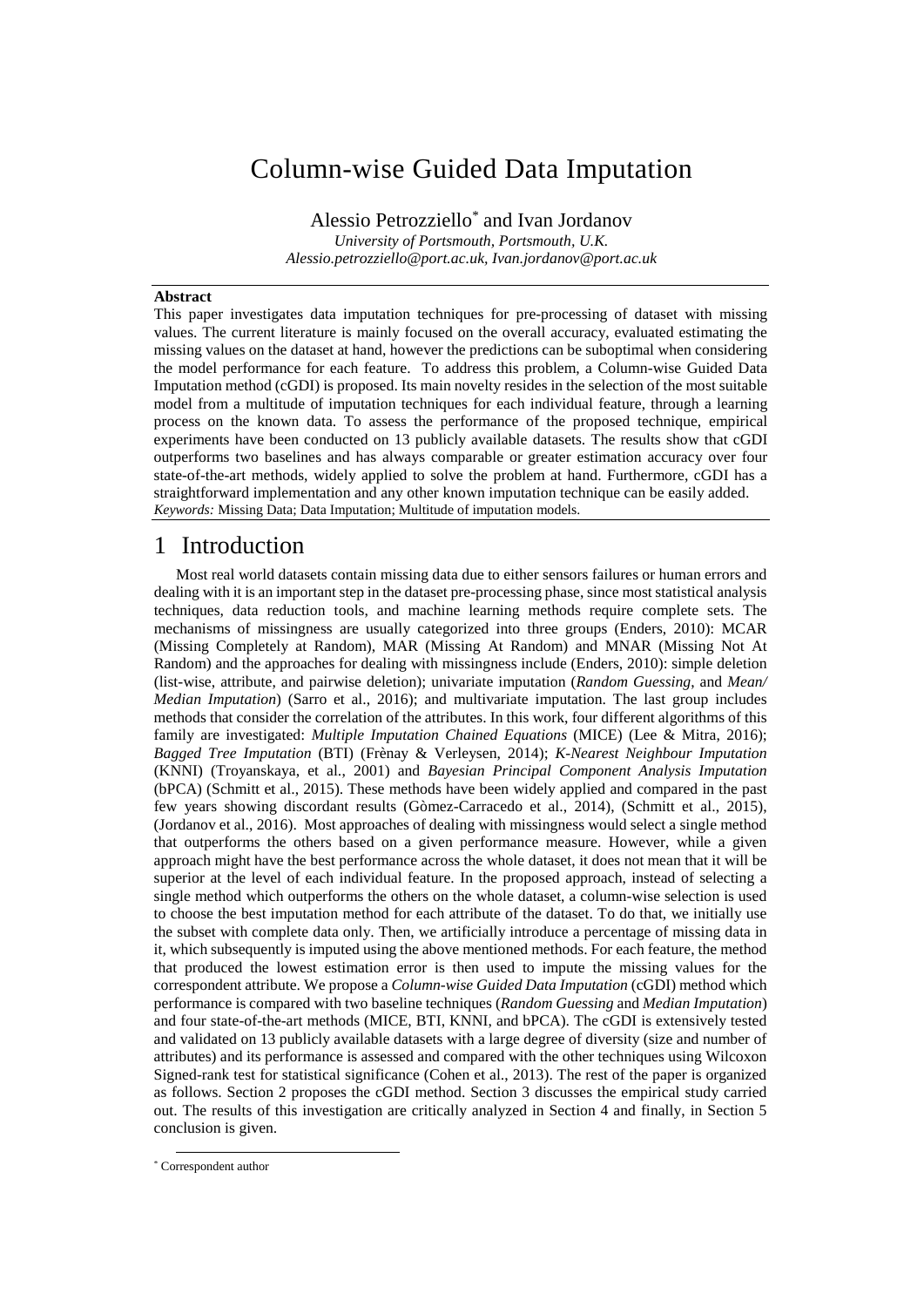## 2 The Proposed Method

All methods described in (Schmitt et al., 2015), (Jordanov et al., 2016) have been widely used for solving missing data problems. However, while a given approach may produce low estimation error for the whole dataset at hand, this does not mean that the method produces the best results (min error) for every individual feature (usually, for some of the features other methods give better estimates). The investigated here *Column-Wise Data Imputation* (cGDI) is an approach which ensemble "weak" models choosing the best one for each feature (column) of the dataset (accepting that in the same time the chosen model may be 'weak' for the other features). In other words, when building an ensemble, the best imputation method for each feature of the dataset is selected among the "weak" techniques, and then included into the ensemble. During the learning phase, the algorithm is trained on artificially introduced missing data, and then, the combination of methods that performed best, is used to impute the missing values in the initial dataset. The complete subset (without missingness) is used for training the model introducing a percentage of MCAR (e.g., 25%) in each column. Once the data are imputed with each "weak" technique, an error function (e.g., RMSE, MAE) is used to select the best imputation method for each column of the dataset. To cope with the random nature of the algorithm and to ensure a more robust choice, this process is iterated for a given number of times, and the algorithm which produced the lowest median overall error for each feature is then chosen. For example, let's assume a set of *m* imputation methods (M1, ..., M*m*  $\in$  S) and dataset (*X*) composed of *v* variables and *n* samples, where *k* of them (0 < k < n) contain at least one missing value. Once the *n-k* complete samples (*X'* subset) are separated from those with missing values, a % of MCAR is added to each variable of *X'* (e.g., 25%). The missing data in *X'* are separately imputed using all methods of S, and the estimation error (e.g., RMSE) is calculated for each feature. This process is repeated *I* times (e.g.,  $I = 5$ ), and for each variable in *X'*, the imputation algorithm scoring the lowest median error is added to the ensemble (*E*). The ensemble of those techniques is then used to estimate the missing values of the whole set *X*. In particular,  $\forall$  $M_i \n\t\in E$ ,  $i = 1,...,m$ , the dataset *X* is entirely imputed, and only the imputed values for the features where Mi scored the lowest error are saved, discarding the others. Since *X* is imputed independently with each technique, the order of imputation is irrelevant, enabling the process to be parallelized.

## 3 Empirical Study

In this section, the design of the empirical study used to test and validate the proposed approach is presented. Firstly, the research questions that promoted this study are discussed, then the validation criteria and performance metrics are analysed, followed by the description of experimental settings and used datasets.

After extensive research of the literature to identify one imputation method able to win on every dataset, we found that there are discordant performance results regarding the four discussed data imputation techniques. Furthermore, a preliminary empirical analysis (see Section 4) highlighted that the performance of the considered techniques vary for different datasets as well as for each feature. These findings led to the investigation of our ensemble idea.

The proposed method (cGDI) is compared with the given univariate baseline and multivariate state-of-the-art (KNN, BTI, MICE and bPCA) imputation methods to assess its performance on the missing data estimation task. The results are reported in Section 4.

Variety of metrics employed for comparing and evaluating data imputation and predictive models can be found in the literature (Pan, et al., 2011). Among them, *Mean Squared Error* (MSE) and variants as *Root Mean Squared Error* (RMSE) and *Normalized Root Mean Squared Error* (NRMSE) are the most largely used. These metrics measure the difference between predicted and actual values while the two variants are used to mitigate the magnitude problem (taking the root of the error) and normalize the errors in the interval [0, 1]. The *Mean Absolute Error* (MAE) is argued to be more accurate and informative than the RMSE (Willmott, 2005), successively refuted by (Chai & Draxler, 2014), who states that the two measures picture different aspects of the error and therefore they should both be used to assess the results. The *Standard Accuracy* (SA) is argued to be good baseline estimation measures (Whigham et al., 2015). Some of these measures are used to evaluate the performance of the proposed method in this work. In particular, as suggested in (Willmott, 2005) and (Chai & Draxler, 2014), RMSE and MAE are implemented to compare the estimated missing values and the original ones, reflecting the average performance of the imputation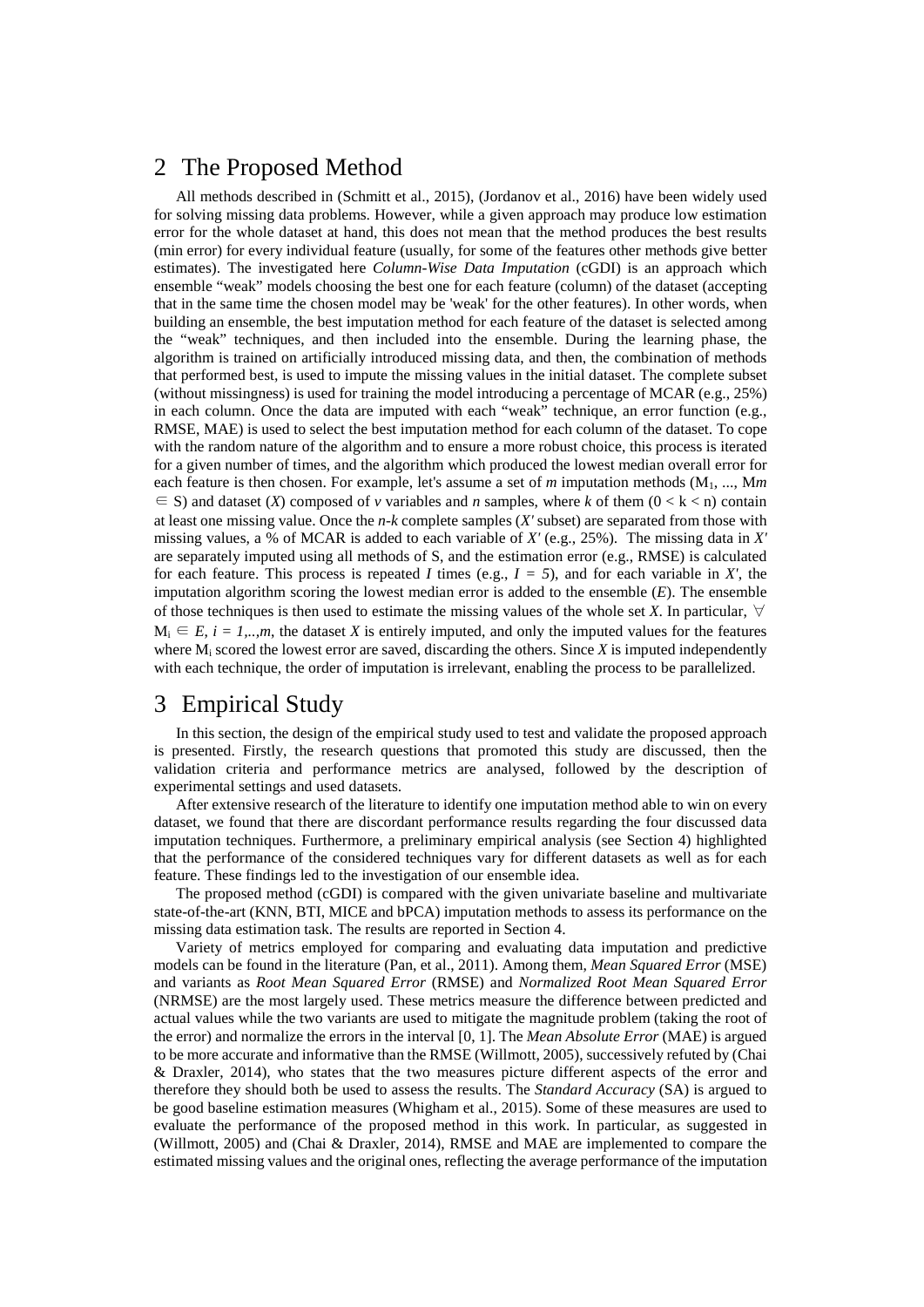method. Furthermore, the RMSE is employed as error function for the training phase of the cGDI. SA is used to compare the proposed model with the univariate baseline imputation techniques (discussed earlier). In particular, SA compares the prediction against the mean of a random sampling of the training response values (*SA = 1 – (RMSE(predicted,actual)/RMSE(randomGuess,actual))*).

| <b>Hyper-parameters</b>                                   |
|-----------------------------------------------------------|
| $K = 10$ , Distance = Euclidean                           |
| $\text{\#Trees} = 200$                                    |
| #Iterations = $10$                                        |
| Method = Bayesian, Nboot = 5, Lstart = $1000$ , L = $100$ |
| #Iteration of training set = 5, Error function = $RMSE$   |
|                                                           |

<span id="page-2-0"></span>**Table 1** Hyper-parameters setting

To validate the proposed method, a k-fold cross validation is applied, splitting the dataset into independent training and test sets. The test set is generated using a uniform sampling without repetitions, and the rest of the data is left as a training set. Since the *Shapiro Test* showed that many of our patterns came from non-normally distributed populations, the statistical *Wilcoxon Signed Rank Test* was used to prove which method is giving better performance (Cohen et al., 2013). Furthermore, the used test does not make any assumptions about the underlying distribution of the data. In this work, the following *NULL* hypothesis is tested: "The RMSEs (MAEs) provided by model  $M_i$  are significantly smaller than the errors provided by model  $M_i$ ", using a confidence level *α=0.05*.

A 5-fold (80% training and 20% testing) cross validation is used to validate the proposed method. To calibrate the model during the training phase, 25% MCAR is added to each attribute of the training set, subsequently imputed using the five imputation techniques and the accuracy is evaluated using the RMSE. This process is run 5 times and for each attribute, the imputation model achieving the lowest median error (preferred to the mean due to robustness to outliers) is selected. Lastly, the ensemble of selected techniques is used to impute the data on the independent test set and the results are compared to all the other methods. [Table 1](#page-2-0) shows the hyper-parameters used for each algorithm.

| <b>Dataset</b>   | #Instances | R |        |          | <b>Dataset</b> | #Instances | R        |    |          |
|------------------|------------|---|--------|----------|----------------|------------|----------|----|----------|
| Contraceptive    | 1474       |   | 9      | $\Omega$ | PageBlock      | 5472       | 4        | h  | $\Omega$ |
| Yeast            | 1484       | 8 | $_{0}$ | $\theta$ | Ring           | 7400       | 20       |    | $\theta$ |
| RedWine          | 1599       |   |        | $\Omega$ | TwoNorm        | 7400       | 20       |    | $\theta$ |
| Car              | 1728       |   | $_{0}$ | 6        | PenBased       | 10992      | $\theta$ | 16 | $\theta$ |
| Titanic          | 2201       |   |        | $\theta$ | <b>Nursery</b> | 12960      | $\theta$ |    | 8        |
| Abalone          | 4174       |   |        |          | Magic04        | 19020      | 10       |    | $\Omega$ |
| <i>WhiteWine</i> | 4898       |   |        |          |                |            |          |    |          |

<span id="page-2-1"></span>**Table 2** Datasets used in our empirical study. The last three columns show the number and type of attributes (R - Real, I - Integer, C – Categorical).

Thirteen publicly available datasets from KEEL repositories (Alcalá-Fdez, et al., 2011) are used in this work, namely *Contraceptive, Yeast, Red wine, Car, Titanic, Abalone, White Wine, Page Block, Ring, Two Norm, Pen Based, Nursery*, and *Magic04*. The selection of these datasets from the repositories' "classification" area was driven by the intent to cover different application domains and data characteristics. In particular, the datasets differ in the number of instances (1484 to 19020), the number of features (3 to 20), and range and type of the features (real, integer and categorical). The selected datasets do not have missing values by default. The introduction of synthetic MCAR guarantees the reliability of the estimation through the experiments and the assessment and evaluation of the results. [Table 2](#page-2-1) provides descriptive statistics for each dataset, and more details about the features can be found in (Alcalá-Fdez, et al., 2011).

#### 4 Results and Discussion

Preliminary results highlighted that the performance of the considered techniques vary for different datasets as well as for each feature. The imputation with the single techniques showed that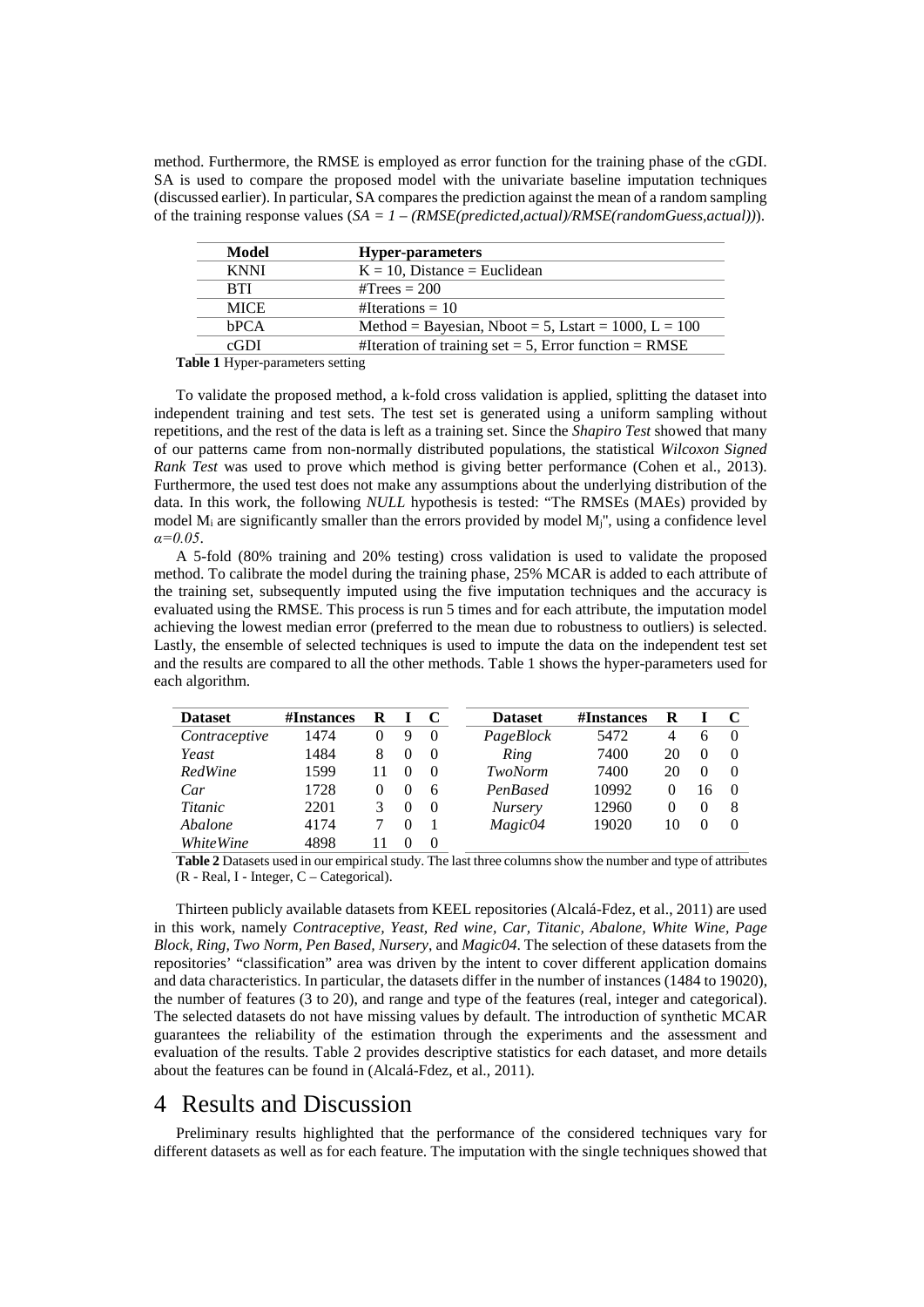for each attribute there is a different winner; hence, if one method is selected as the overall "best" it will not be superior for every feature of the dataset. As a whole, the KNNI prevailed on one dataset (*Pen Based*), BTI on four datasets (*Car, Red Wine, White Wine,* and *Ring*), and bPCA on six datasets (*Contraceptive, Yeast, Titanic, Abalone, Two Norm,* and *Magic04*). In rare cases, the dataset at hand would have the same best imputation model for all the features (e.g., *Car* and *Two Norm*), and normally each feature will have different best imputation model.

| <b>Dataset</b> | cGDI | KNNI | BTI  | MICE    | bPCA | Median |
|----------------|------|------|------|---------|------|--------|
| Abalone        | 0.68 | 0.62 | 0.57 | 0.66    | 0.72 | 0.28   |
| Pen Based      | 0.54 | 0.56 | 0.49 | 0.47    | 0.45 | 0.27   |
| Page Block     | 0.49 | 0.41 | 0.43 | 0.39    | 0.46 | 0.25   |
| Magic04        | 0.47 | 0.42 | 0.41 | 0.32    | 0.45 | 0.28   |
| Contraceptive  | 0.39 | 0.24 | 0.36 | 0.18    | 0.38 | 0.26   |
| Red Wine       | 0.37 | 0.33 | 0.33 | 0.23    | 0.32 | 0.30   |
| White Wine     | 0.36 | 0.34 | 0.34 | 0.16    | 0.34 | 0.28   |
| <i>Titanic</i> | 0.35 | 0.26 | 0.34 | 0.05    | 0.34 | 0.28   |
| Two Norm       | 0.34 | 0.24 | 0.32 | 0.07    | 0.34 | 0.30   |
| Yeast          | 0.33 | 0.24 | 0.32 | 0.06    | 0.33 | 0.28   |
| Car            | 0.29 | 0.12 | 0.29 | $-0.01$ | 0.29 | 0.25   |
| Ring           | 0.31 | 0.24 | 0.29 | $-0.02$ | 0.29 | 0.28   |
| <b>Nursery</b> | 0.30 | 0.09 | 0.25 | 0.00    | 0.29 | 0.23   |

<span id="page-3-0"></span>**Table 3** Standard Accuracy (SA) values achieved by cGDI, the baseline (Median Imputation) and stateof-the-art (KNNI, BTI, MICE, SVD and bPCA) techniques over the 13 datasets for 5-fold cross validation with 25% MCAR. Higher values represent better estimation over the random guess

The *SA* values given in [Table 3](#page-3-0) show superior results for the imputation carried out with our model. It outperformed the baseline methods *Random Guessing* ( $SA_{cGDI} > 0$ ) and the *Median Imputation* ( $SA_{cGDI} > SA_{Median}$ ). The *Mean Imputation* was omitted in favor of the *Median Imputation*, since the latter is considered less biased to outliers. To finally assure that the proposed method is outperforming the baselines, a *Wilcoxon* test for statistical significance is run, testing the *NULL hypothesis* "The RMSEs provided by cGDI are significantly smaller than the errors produced by the models *Random Guessing* and *Median Imputation*". The results proved cGDI being better than both with  $p$ -value  $< 0.05$  over all 13 datasets.

| Model       | win     | tie    | loss    |
|-------------|---------|--------|---------|
| cGDI        | 40 (37) | 9(12)  | 3(3)    |
| bPCA        | 31(24)  | 9(14)  | 12(14)  |
| <b>BTI</b>  | 26(19)  | 12(15) | 14(18)  |
| <b>KNNI</b> | 15(19)  | 3(11)  | 34(22)  |
| <b>MICE</b> | 3(4)    | 5(8)   | 44 (40) |

**Table 4** RMSE (MAE) significance test for 5-fold cross validation with 25% MCAR in the test set. Each row shows how many times the model  $M_i$  is better (win), comparable (tie), or worse (loss) than the other models in a Wilcoxon Signed Rank Test, with NULL Hypothesis "The RMSEs (MAEs) provided by Mi are significantly smaller than the errors provided by the other models"

The *Standard Accuracy* analysis [\(Table 3\)](#page-3-0) shows that the cGDI method not only outperforms the baselines, but it is also comparable, and even better than the state-of-the-art algorithms. As it can be seen from the table, the *SAcGDI* is higher than the *SA* of the other methods in 45 out of the 52 cases, comparable in 5 out of the 52 cases, and worse in only 2 case. To validate the significance of the difference, the *Wilcoxon* test is run justifying the *NULL hypothesis* "The RMSEs provided by cGDI are significantly smaller than the errors achieved by the state-of-the-art methods". Results in Table 4 show that the imputation improvement achieved by cGDI is significant (*p-value < 0.05*) in 40 out of the 52 cases, comparable in 9 out of the 52 cases and worse in 3 cases only. As suggested in (Willmott, 2005) the same *NULL* hypothesis was tested using the MAE metric. The cGDI resulted significantly better in 37 cases, comparable in 12 and worse in only 3 cases. The second-best imputation method (bPCA) for RMSE is significantly better in 31 out of the 52 cases, comparable in 9 and worse in 12 case, which shows an improvement for cGDI of 17% over the best single